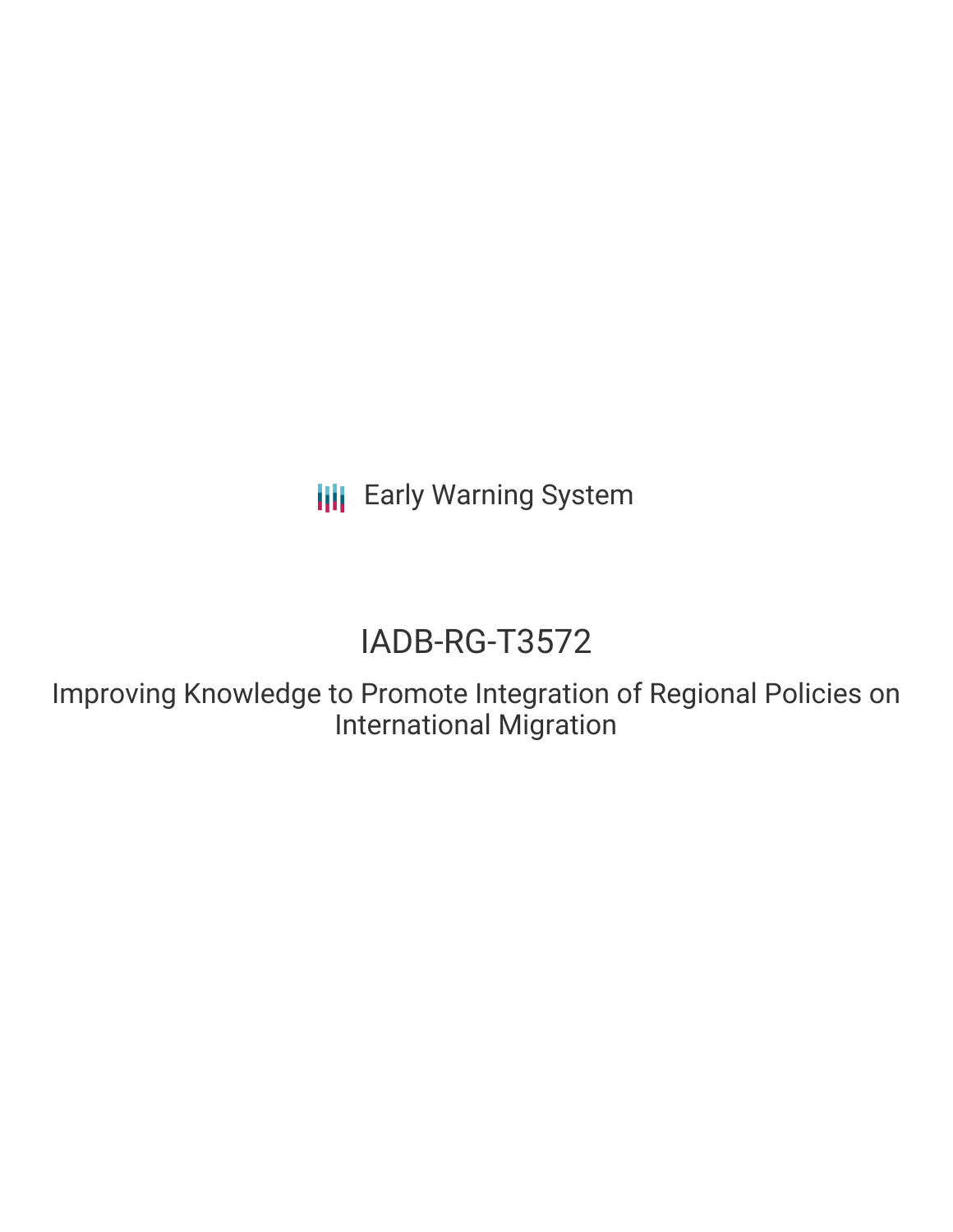

#### **Quick Facts**

| <b>Financial Institutions</b>  | Inter-American Development Bank (IADB)    |
|--------------------------------|-------------------------------------------|
| <b>Status</b>                  | Approved                                  |
| <b>Bank Risk Rating</b>        | C                                         |
| <b>Voting Date</b>             | 2019-12-18                                |
| <b>Sectors</b>                 | Law and Government, Technical Cooperation |
| <b>Investment Type(s)</b>      | Grant                                     |
| <b>Investment Amount (USD)</b> | $$0.62$ million                           |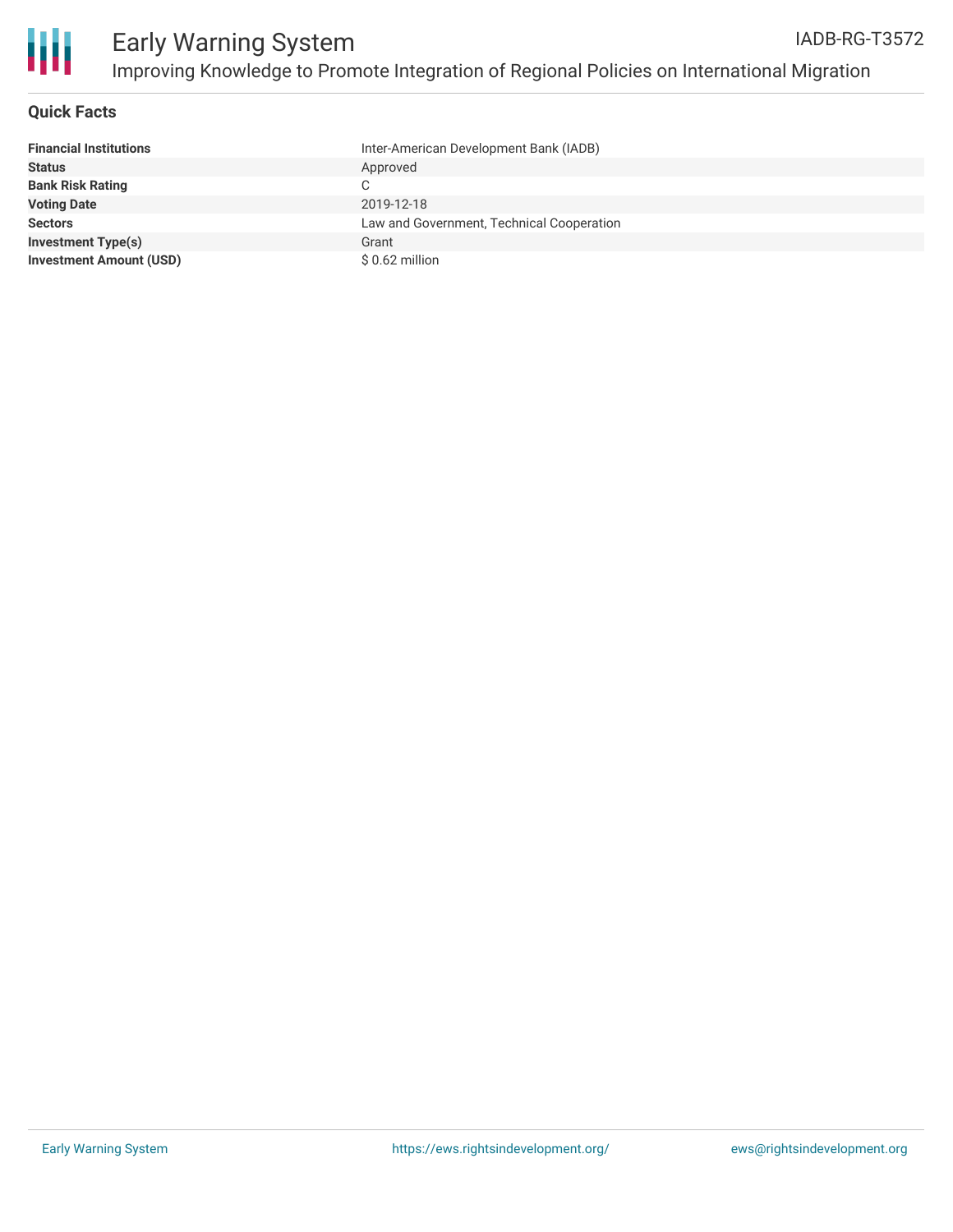

### **Project Description**

According to the Bank's website, this project finances technical cooperation in order to provide better data of regional migration flows and policies to promote better coordination of regional migration regimes and allow deeper integration of regional economies.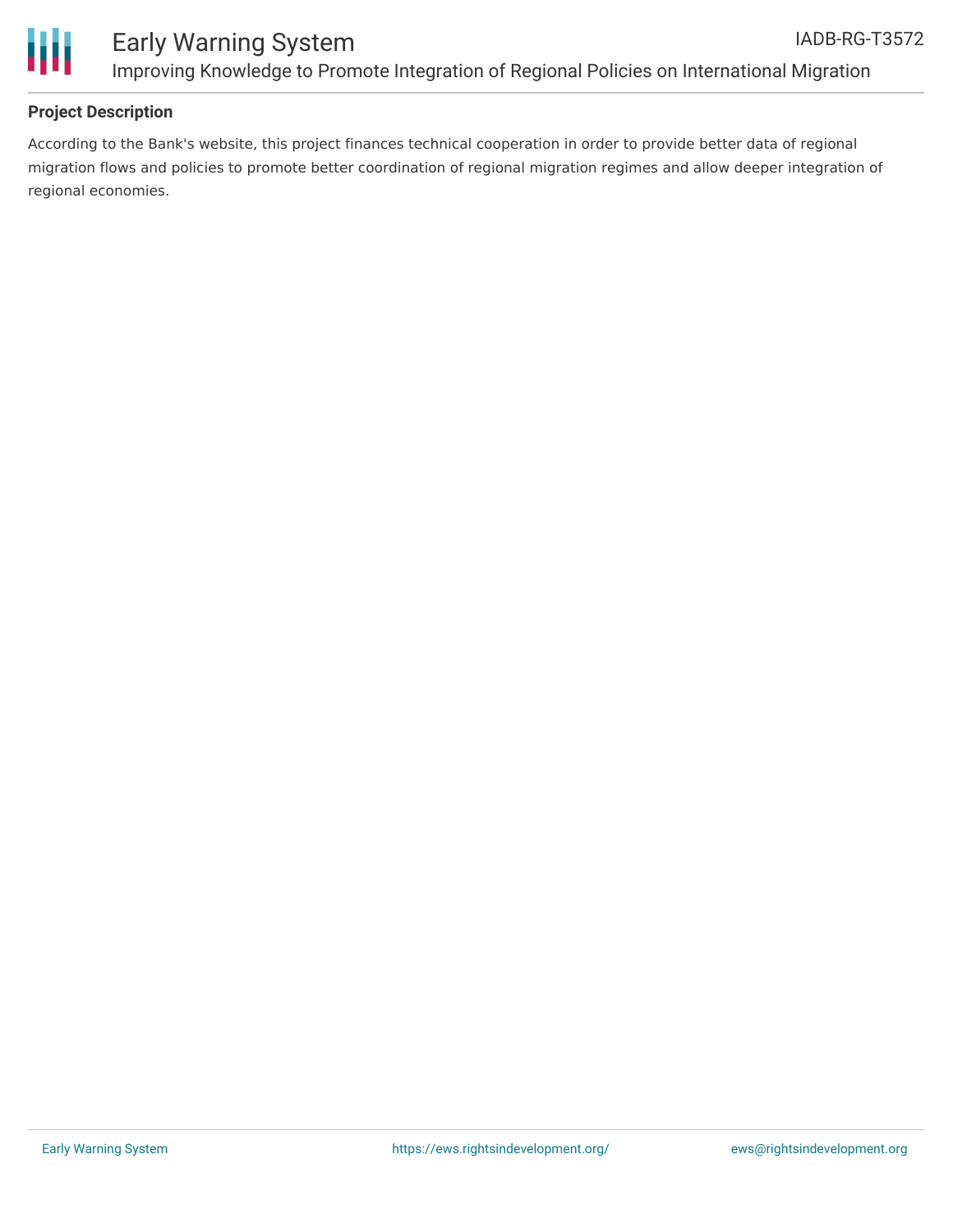

#### **Investment Description**

• Inter-American Development Bank (IADB)